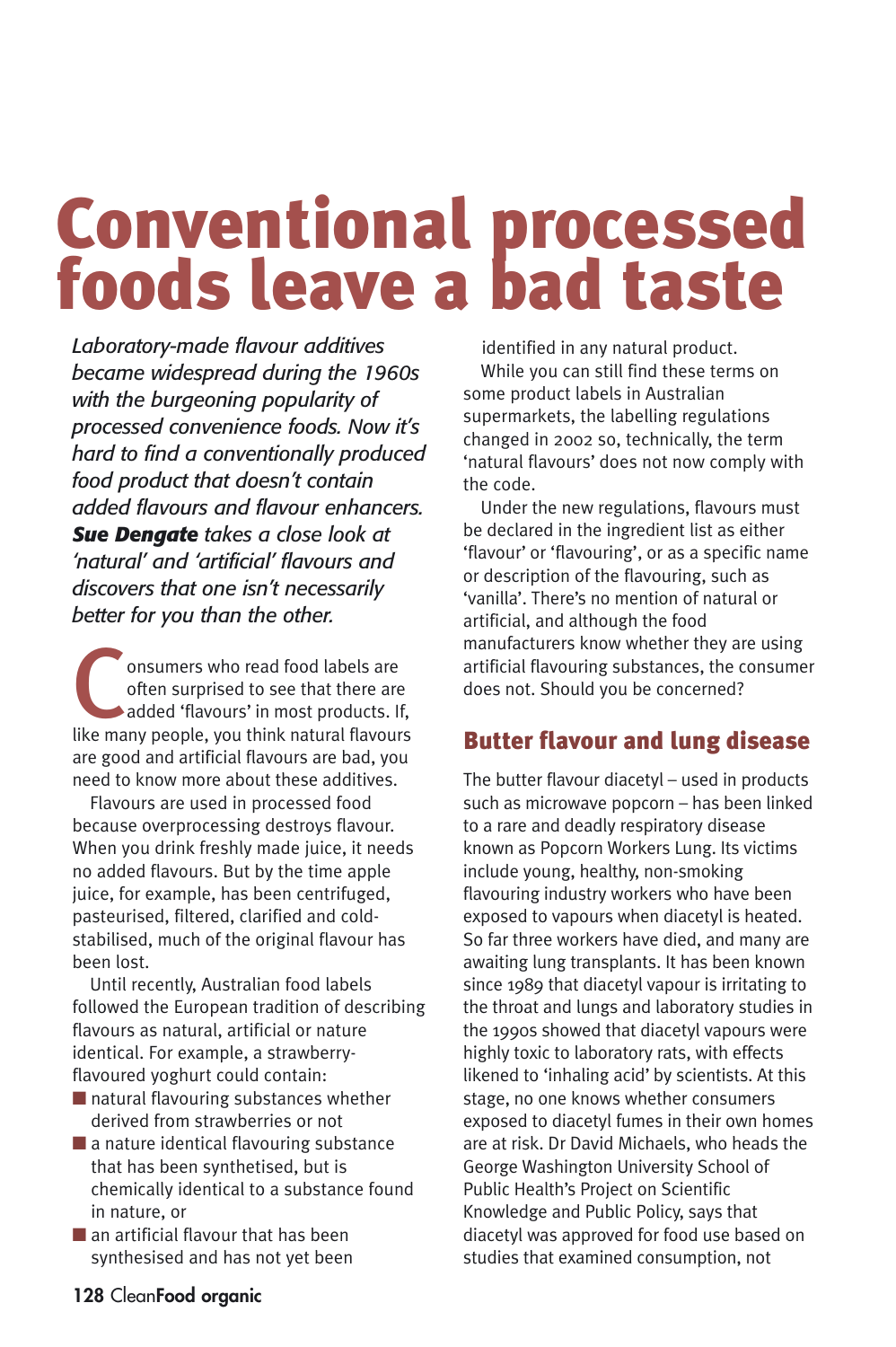Clean**Food organic 129**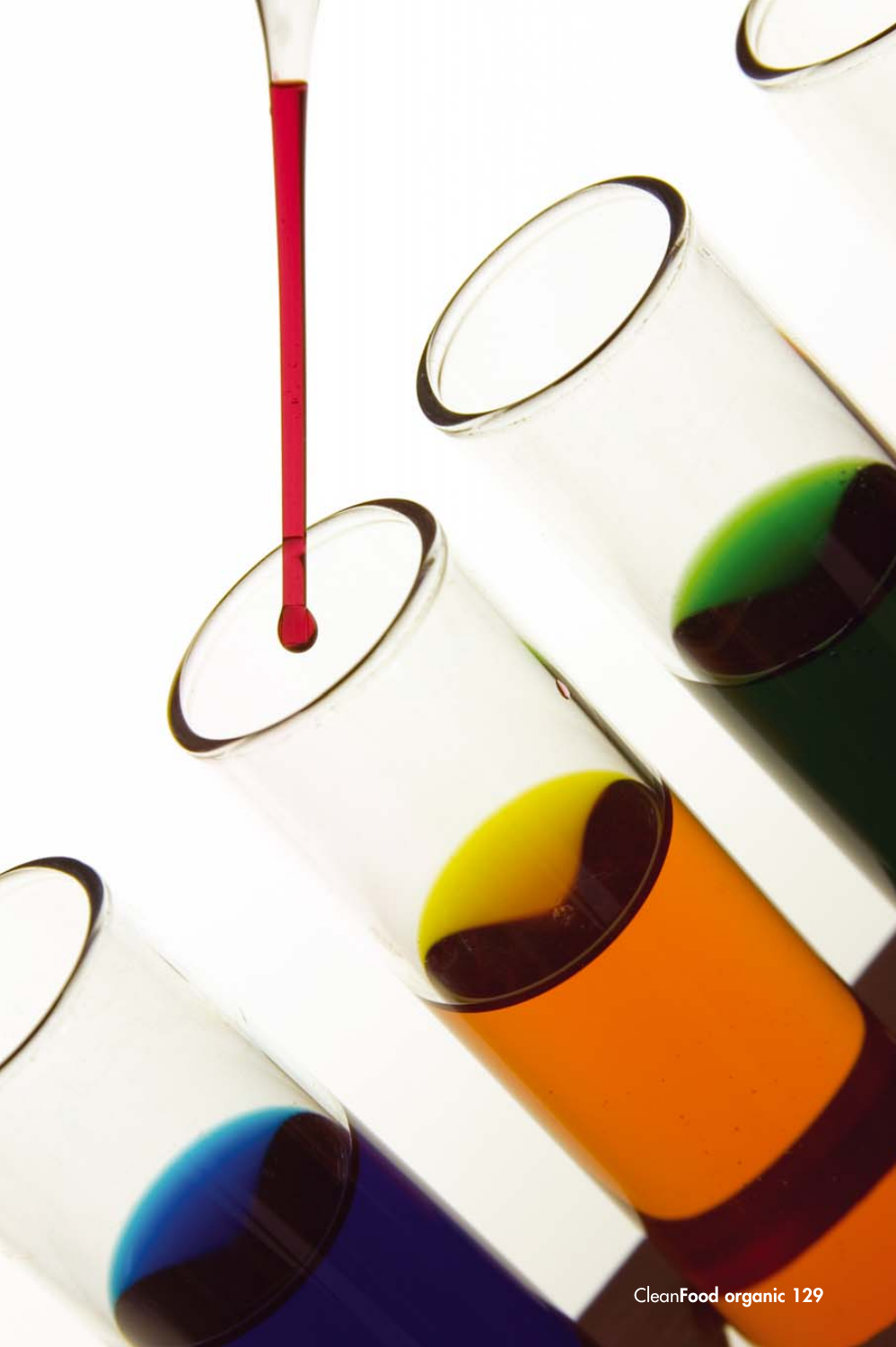inhalation. 'There is compelling evidence that breathing diacetyl vapors causes lung disease and there is no evidence of a safe exposure level,' says Michaels, who has asked the Food and Drug Administration to remove diacetyl from the list of safe additives.

#### Tasting with your nose

Flavours and smells are irretrievably linked because flavours are recognised mainly through the sense of smell. That is why you may notice that you can't taste food properly when you have a cold. You can test this for yourself by holding your nose while consuming a food with a strong aroma such as chocolate or coffee – you will have trouble identifying the characteristic chocolate or coffee flavour, although you can still distinguish the basic flavour, such as sweet, sour, salty or bitter. Up to ninety per cent of your perception of taste actually comes from your sense of smell, so the flavour of a food

can easily be changed by keeping the same base flavour while altering the aroma, a technique often used in processed foods. There can be hundreds of volatile organic compounds (VOCs) – chemicals that are in a gaseous state at room temperature – involved in a complex aroma. The giant chemical companies that make flavour additives generally also make fragrances for perfumes, personal care and household cleaning products.

#### How flavour additives can affect your health

The first step to understanding how flavour and fragrance additives can affect your health is to realise that all foods consist of natural chemicals. For example, an apple contains over 1000 natural flavouring chemicals, some of which are known to cause health problems for some people in big enough doses. Eating is a chemical

**Flavour fact Food Nation author Eric Schlosser says, 'Natural and artificial flavours are now manufactured at the same chemical plants, places that people would associate with Mother National Calling any of these flavours** Nation author Eric Schlosser says, 'Natural and artificial flavours are now manufactured at the same chemical plants, places that few people would associate with Mother Nature. Calling any of these flavours "natural" requires a flexible attitude toward the English language and a fair amount of irony.'

#### **Flavours – What the labels don't tell you**

The fact is that most processed foods contain flavouring additives that have been made in giant chemical factories. There are more than two thousand approved flavouring chemicals that don't have to be described on food labels because they are considered to be closely guarded trade secrets. When the word 'flavours' appears on an ingredient list, it means those flavours have been made in a laboratory even if this could be described as natural by the definition above. Natural flavours, nature identical flavours and artificial

flavours could contain exactly the same chemicals although consumers can't tell what's in them because of the secrecy surrounding flavour formulas.

If you studied high school chemistry, you may have made artificial banana flavour as part of the curriculum. It's done by combining amyl alcohol and acetic acid in the laboratory using sulphuric acid as a catalyst without a banana in sight. You will probably remember the result – a chemical called amyl acetate, which smells surprisingly like ripe bananas because it's the dominant flavour chemical in bananas. If a solvent is used to extract this chemical from bananas, the resulting amyl acetate is then regarded as a natural flavour, despite being the same chemical as the amyl acetate made without bananas. Other flavour chemicals include ethyl propionate for a fruity flavour, cinnamic aldehyde for cinnamon, diacetyl for butter (see box) and there are several thousand more.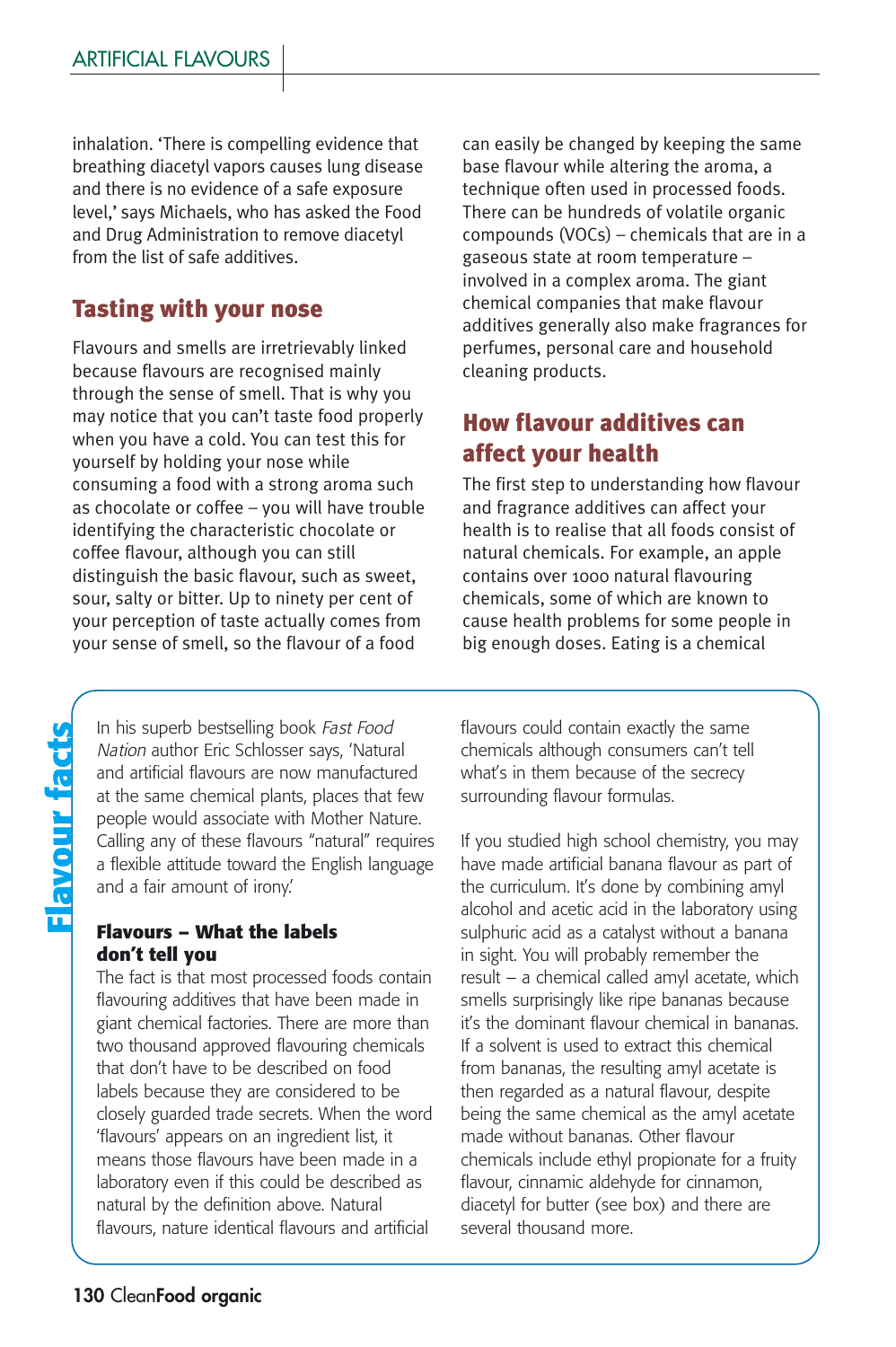

# **Child-friendly sweets the whole family will love**









St Claire's Organic Mints®, Sweets®, Tarts® and Aromatherapy Pastilles® are a delicious healthy alternative for those with food allergies and other special dietary needs. Made with certified organic molasses, evaporated cane juice, pure essential oils and/or natural and organic fruit and vegetable based flavour or colour

Clairo Organics

Certified Organic Wheat and Gluten-free Dairy and Casein-free Corn, soy and Egg-free Peanut and tree nut-free Fish and Shellfish-free Gelatin-free GMO-free Vegan Fat-free, low calorie, low carb, low GI

No artificial colours, flavours, preservative or animal by-products

#### Available at all good health and organic stores

Contact Glow Organics (02) 9482 1082 www.gloworganics.com.au



Certified Organic-Allergen-Free









**St. Claire's Organics** 







Claire

rganic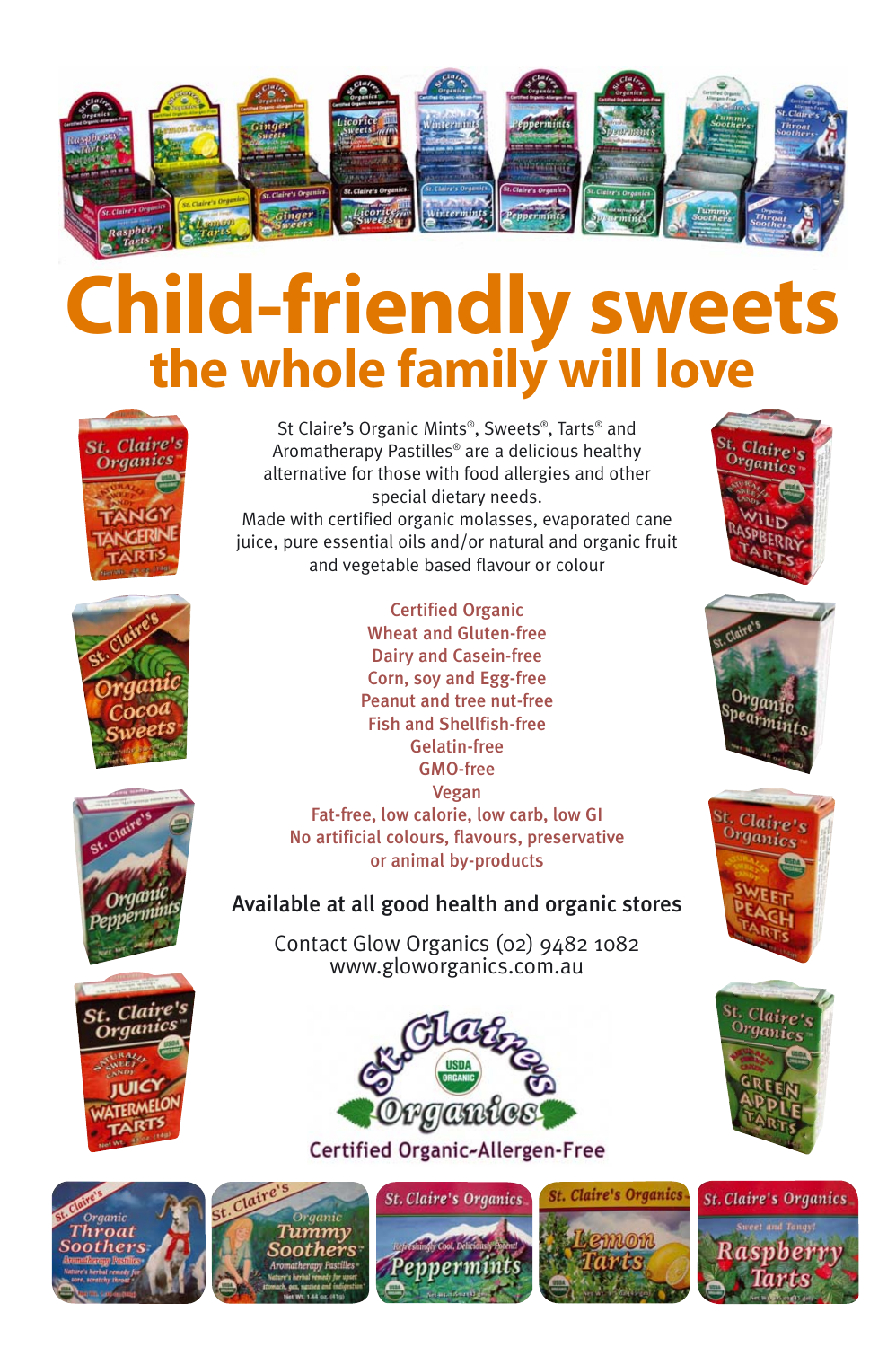#### "The giant chemical companies that make flavour additives generally also make fragrances for perfumes, personal care and household cleaning products."

balancing act. We have to balance the benefits of nutrients such as vitamins and minerals against the side effects of natural pesticides and other chemicals that may contribute to various conditions.

#### It's the dose that matters

The problem for the consumer is not how the flavour additive is made, but the size of the dose consumed. Because manufactured flavours such as artificial strawberry are so cheap, it is easy to add a lot more than you would ever eat in one serve of a natural food. While few people are affected by the food chemicals in one strawberry, when consumers – especially children – consume concentrated doses of some of the chemicals listed below, and particularly if they consume them many times every day in different foods, they can be affected in a variety of ways.

#### The taste of strawberries

According to Schlosser, a typical artificial strawberry flavour – in foods such as yoghurts – will probably contain such chemicals as amyl acetate, amyl butyrate, amyl valerate, anethol, anisyl formate, benzyl acetate, benzyl isobutyrate, butyric acid, cinnamyl isobutyrate, cinnamyl valerate, cognac essential oil, diacetyl, dipropyl ketone, ethyl acetate, ethyl amyl ketone, ethyl butyrate, ethyl cinnamate,

ethyl haptanoate, ethyl heptylate, ethyl lactate, ethyl methylphenylglycidate, ethyl nitrate, ethyl propionate, ethyl valerate, heliotropin, hydroxyphrenyl-2-butanone, alpha-ionone, isobutyl anthranilate, isobutyl butyrate, lemon essential oil, maltol, 4 methylacetophenone, methyl anthranilate, methyl benzoate, methyl cinnamate, methyl heptine carbonate, methyl naphthyl ketone, methyl salicylate, mint essential oil, neroli essential oil, nerolin, neryl isobutyrate, orris butter, phenethyl alcohol, rose, rum ether, gamma-undecalactone, vanillin and solvent. Chemically, there isn't actually much difference between the list of chemicals in a real strawberry or in an artificial strawberry flavour.

#### **Health**

- headaches or migraines
- rashes (hives, eczema, dermatitis, other itchy rashes)
- stomach aches, bloating, reflux, constipation, bedwetting, sneaky poos
- asthma, frequent cough, stuffy or runny nose
- frequent colds, flu, ear infections
- joint pains, swelling of the joints
- heart palpitations, fast heart beat, pseudo heart attack

#### **Behaviour**

- sleep disturbance (difficulty falling asleep, frequent night waking, night terrors, restless legs)
- restlessness (loud voice, irritable, easily distracted, demanding, easily bored)
- irritability (touchy or easily annoyed, loses temper, throws tantrums)
- oppositional defiance (temper outbursts, often says no, refuses requests, defies rules, angry)
- inattention (forgetful, disorganised, foggy brain, dreamy)
- anxiety (lethargic, depressed, panic attacks)
- unhappiness (grizzly, miserable, cries frequently)

**132** Clean**Food organic**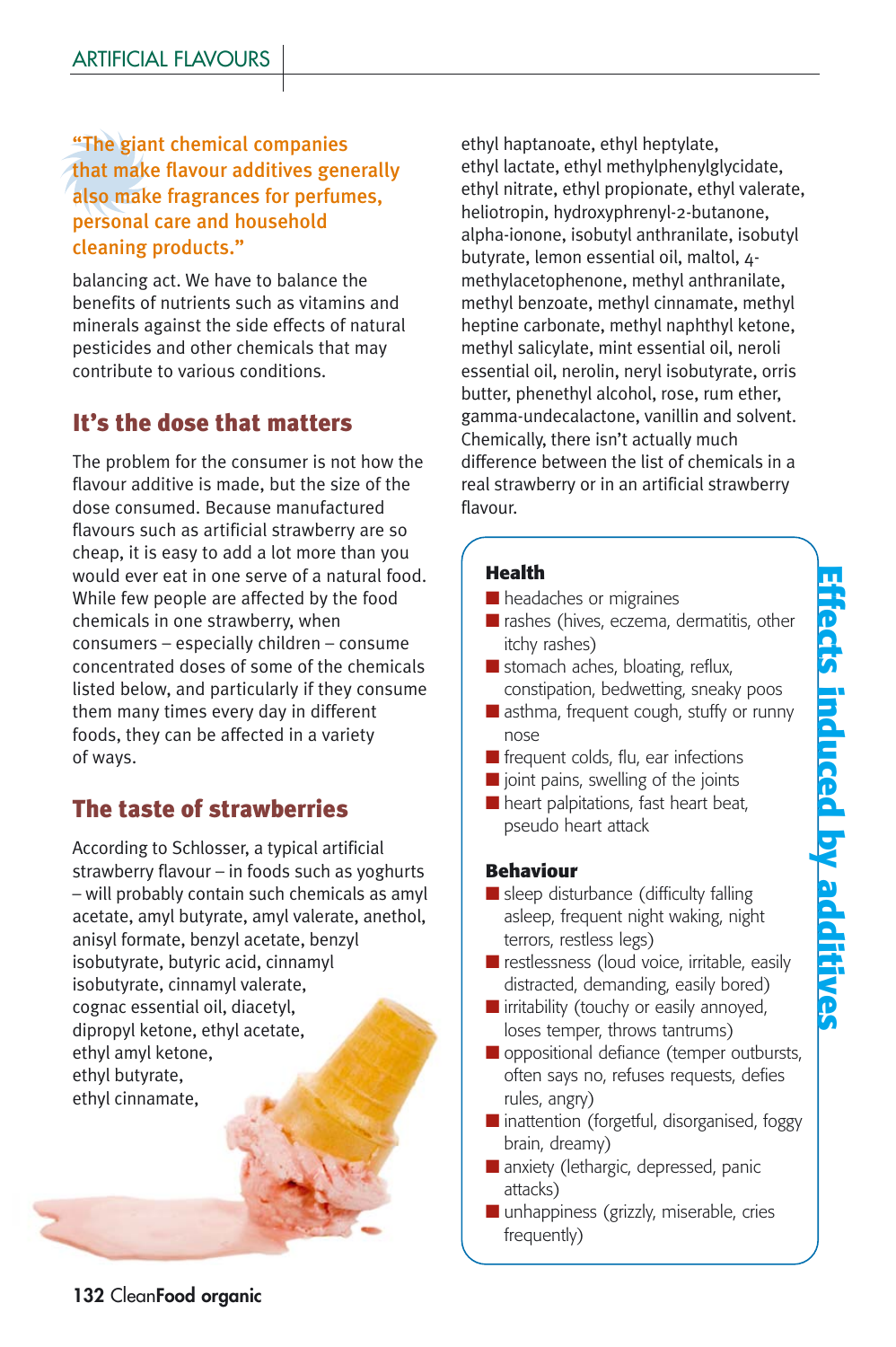#### **Salicylates**

Among the flavours in strawberries you can see a chemical called methyl salicylate. Salicylates – in most fruit, some vegetables, herbs, spices and other plant products – are some of the chemicals most likely to affect sensitive consumers. When the use of manufactured flavour additives became widespread in the 1960s, due to the burgeoning popularity of processed food, Californian allergist Dr Benjamin Feingold discovered that 'allergy' symptoms caused by these additives were actually symptoms of salicylate sensitivity. Then chief of the Allergy Department at the Kaiser Foundation Hospitals, Dr Feingold was the first to report adverse health effects of these additives in a medical journal. In his article entitled 'Recognition of food additives as a cause of symptoms of allergy', he included the 1610 synthetic flavours and 502 natural flavours listed at that time.

In 1985, a comprehensive analysis of the salicylate contents of foods showed that there were salicylates in even more foods than Dr Feingold realised (see below). In general, the stronger the flavour of a food, the higher the salicylates. Flavourings such as vanilla are eaten in much smaller quantities than whole foods, so the amount of salicylates in vanilla flavour as eaten in a product such as ice-cream is very low, and much safer for some consumers than a strong fruit, mint, spicy or herbal flavour.

#### Salicylate contents of foods

|                                           | mg salicylate |
|-------------------------------------------|---------------|
| Food                                      | per 100gm     |
| Worcestershire sauce                      | 64.3          |
| Mixed herbs, dry                          | 55.6          |
| Cinnamon powder                           | 15.2          |
| Peppermints, range up to                  | 7.6           |
| Tomato sauce, range up to                 | 2.5           |
| Orange                                    | 2.4           |
| Vanilla essence                           | 1.4           |
| Strawberries                              | 1.4           |
| Pears, peeled                             | 0.0           |
| Source: A. Swain et al., J Am Diet Assoc, |               |
| 1985, 85(8): 950-960                      |               |

#### The effects on our kids

Parents are most likely to see the effects of added flavours from children's syrup medications, which can contain extremely high levels of flavouring. One mother described how her normally additive-free two year old became 'argumentative, rude, defiant, violent, uncontrollable, and began waking in the night for up to 3 hours' while taking a course of antibiotic syrup for tonsillitis. Another recalled the effect of a colour-free flavoured pain reliever on her toddler: 'he became incredibly agitated – head banging, aggressive, thrashing ... inconsolable ... we rushed to the doctor (because we were to hop on an international flight the next day!) and he sent us off for urgent blood and urine tests. While waiting for the tests about 3 hours later my son suddenly regained his composure and became calm.'

#### The 30-minute rule

Confusion about the effects of food additives is largely due to the time delay before effects become obvious. Unlike peanut and other true food protein allergies, which can occur within minutes, reactions to food chemicals can occur up to three days later. Salicylate research has shown that consumers are unlikely to identify the cause of their symptoms unless the reaction occurs within 30 minutes.

#### Flavour enhancers

Another group of chemicals that occur naturally but can be concentrated or created by processing are the glutamates, often found in tasty foods (see table p134). As with salicylates or any other chemicals, the more you eat, the more likely you are to be affected. A few people are not affected at all, some are only affected when they eat extremely high doses and others are so sensitive that they will be affected even by small amounts. For example, as a concentrate, Monosodium glutamate (MSG) can easily be added to any foods in much greater quantities than in nature. A study of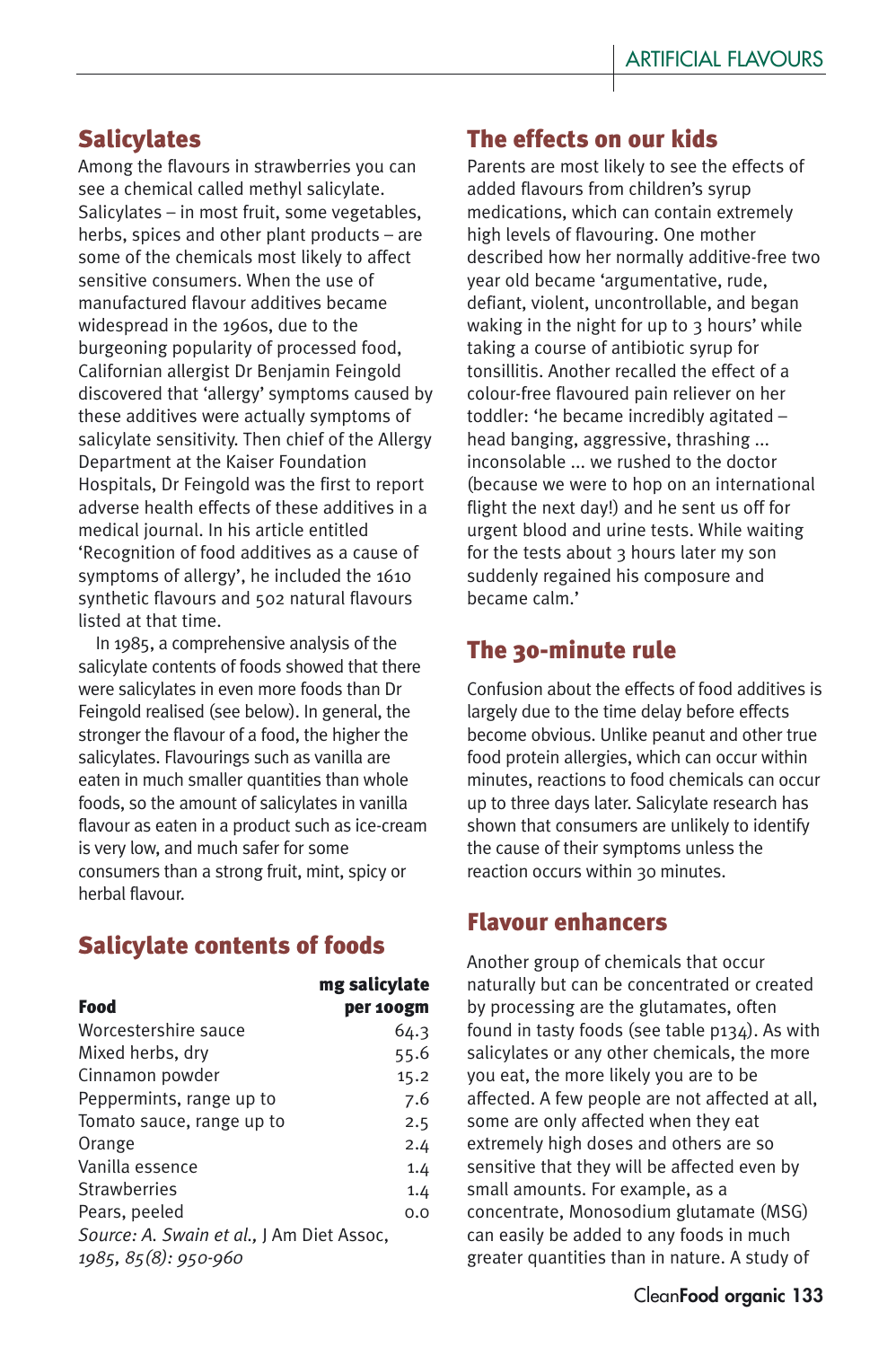#### **Nothing artificial?**

**Flavour facts Flavour facts**

If you've ever wondered how manufacturers can say 'no artificial colours or flavours' on products such as flavoured noodles, which contain MSG (listed as flavour enhancer 621), the answer is that 'flavours' and 'flavour enhancers' are different classes of additives according to food regulators, flavours being 'intense preparations' added to impart taste and/or odour, whereas a flavour enhancer enhances the existing taste.

59 normal volunteers found all except one reacted to MSG added to home-made chicken soup, with the most sensitive to the smallest amount (3 grams) and most subjects reacting to higher doses. Although the doses of glutamates in natural foods are tiny compared to added MSG, some sensitive consumers are affected by them.

#### Glutamate contents of foods

|                                         | mg glutamate                                                                          |  |
|-----------------------------------------|---------------------------------------------------------------------------------------|--|
| <b>Portion size</b>                     | per serve                                                                             |  |
| 1 bowl                                  | 5000.00                                                                               |  |
|                                         | 0.83                                                                                  |  |
|                                         | 0.09                                                                                  |  |
|                                         | 0.05                                                                                  |  |
| Sources: H. Schaumberg et al., Science, |                                                                                       |  |
|                                         |                                                                                       |  |
| U.S. Food and Drug Administration       |                                                                                       |  |
|                                         | Tomato juice 1 cup<br>Mushrooms 1/4 cup<br>Parmesan cheese 2 tbsp<br>1969, 163;826-82 |  |

#### MSG

MSG was the first of the flavour enhancers. It was originally developed from a kombu seaweed extract by a Japanese scientist in the early 1900s and launched in the US in 1948, where it rapidly became a multi-billion dollar business used to intensify the flavour of tasty takeaways, snacks, soups, sauces and meat-based meals. There were early reports in medical journals of Chinese Restaurant Syndrome, a condition occurring within 30 minutes of MSG ingestion and characterised by headache, a burning

feeling, facial pressure and chest pain, sometimes with diarrhoea, and occasionally with sweating and palpitations that could be mistaken for a heart attack. Later, there were reports of MSG-induced asthma. Due to extensive industry promotion of MSG as safe, targeted in particular at health professionals, adverse effects of MSG are now considered controversial in the medical literature although recognised by consumers and allergy clinics worldwide.

Consumers are frequently confused because manufacturers can hide sources of MSG in other ingredients. For instance, all the following ingredients may contain high levels of glutamates, which don't appear as MSG on the label: hydrolysed vegetable protein (HVP), vegetable protein extract (derived from wheat, soy beans or other vegetables), hydrolysed plant protein (HPP), yeast extract, vegetable extract, soy sauce, Worcestershire sauce and soy extract. There are many ways of describing these on a label. If a delicious 'all natural' spread, sauce, stock or seasoning seems to be made largely from soy bean, wheat or vegetable protein of any description, you would have to suspect that it has been broken down with acid in a laboratory to create free glutamates.

#### The new flavour enhancers

In the 1990s, a new set of flavour-enhancing chemicals called nucleotides were introduced. These additives (disodium guanylate 627, disodium inosinate 631, and ribonucleotides 635, a combination of the previous two) were developed to boost the flavour enhancing effects of MSG by up to 15 times and, like MSG, are made in giant factories where they are synthetised from yeasts and regarded as natural. They can appear in products labelled 'No MSG' although usually there is some natural form of MSG such as yeast extract present. Since the introduction of nucleotide flavour enhancers, the Food Intolerance Network has received more adverse consumer reports about these additives than any other, with some consumers complaining about 'years of hell'. Some people who have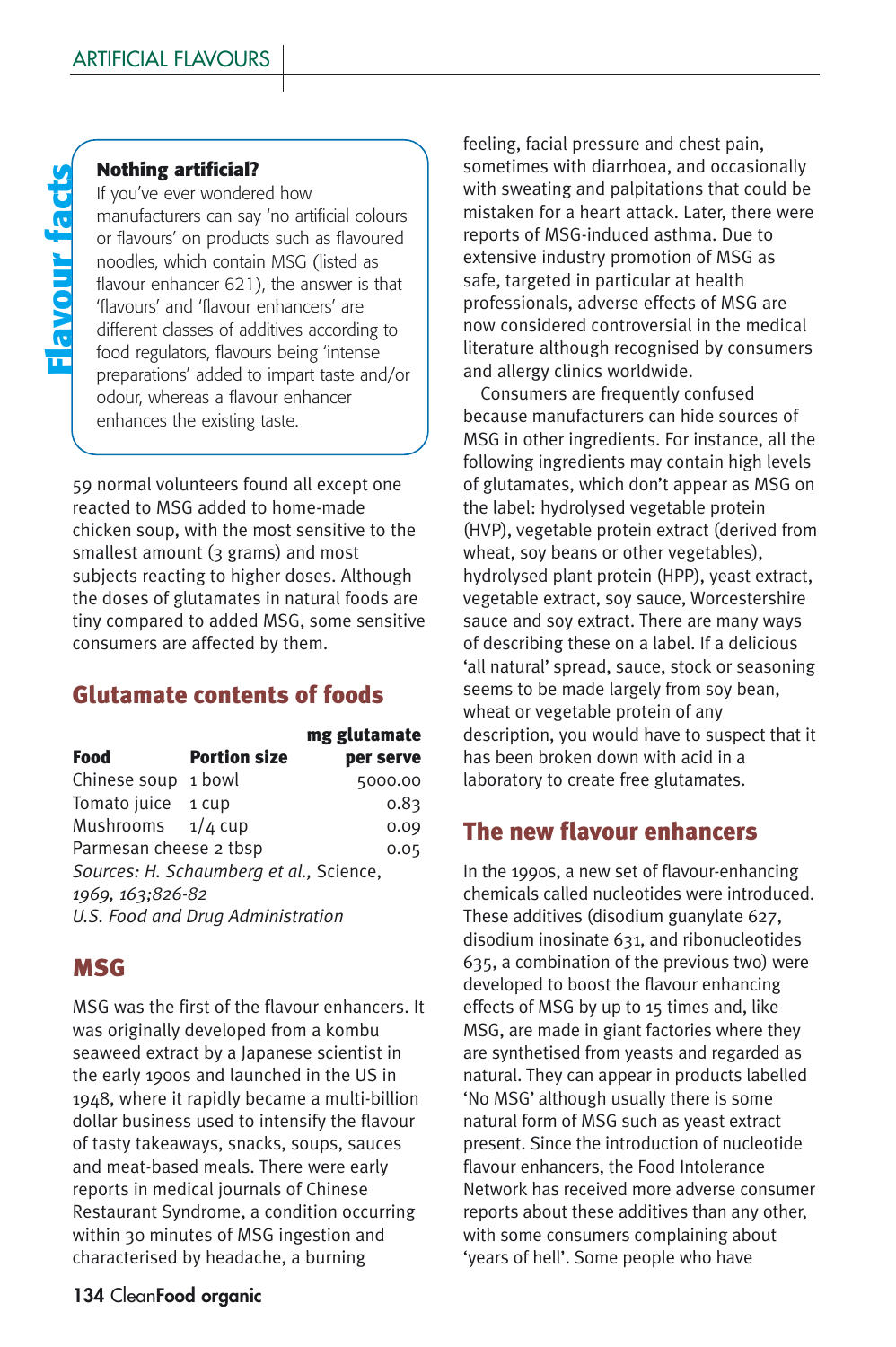tolerated moderate amounts of MSG all their lives can have dramatic reactions to ribonucleotides, with a variety of symptoms from itchy skin rashes (Ribo Rash), swelling of the lips, tongue or eyes, anxiety, heart palpitations, panic attacks, headaches, heartburn or muscle spasms to sleep disturbance or behavioural disturbance in children. Effects can become apparent any time from within minutes to 48 hours later or several days later and can last for up to a week or more, sometimes coming and going during that time.

The 30-minute rule again applies. Consumers who have a reaction soon after eating are more likely to work out what is affecting them. A woman who avoided MSG because of irritable bowel symptoms wrote: 'I found some corn chips that advertised "No

"If a delicious 'all natural' spread, sauce, stock or seasoning seems to be made largely from soy bean, wheat or vegetable protein of any description, you would have to suspect that it has been broken down with acid in a laboratory to create free glutamates."

MSG" and bought them a few times before connecting them with a very uncomfortable feeling of restlessness, agitation and panic, heart palpitations, hot flushes and a "buzzing" sensation; I thought I was having a panic attack. Since recognising the link [with nucleotide flavour enhancers] I bought the chips once more to test the idea that this was the cause; after about five chips I started to feel the "buzzing" and threw the rest of the packet away.'

Because of the delayed onset, some consumers have suffered from distressing symptoms for up to ten years before discovering the cause of their problems. For example, a dose of 635 in soup for Friday lunch can result in symptoms at midnight on Saturday, leaving consumers looking for something to blame in Saturday's dinner. Flavour enhancers are used extensively in takeaways, packet snacks and ready meals,

but also in less obvious food choices such as vegieburgers, fresh or cooked stuffed or seasoned chicken, sausages and marinated meats or manufactured crabsticks in sushi. These additives have even tripped up conscious food consumers in apparently healthy foods such as vegetable stocks and stock cubes.

There are currently over 2000 flavour additives and 400 additives that must be described by name or number on labels. Of the non-flavour additives, about 60 have been linked to health and behavioural effects. People vary in their sensitivity and although colours are often associated with irritability, sulphites with asthma, and ribonucleotides with rash, any additive can be associated with any side effect.

#### **Flavours**

■ over 2000 secret manufactured flavour additives that don't have to be identified by name or number

#### **Flavour enhancers**

- $\blacksquare$  glutamates (620–625; MSG is 621)
- nucleotides (627 disodium guanylate, 631 disodium inosinate, 635 ribonucleotides)
- HVP, HPP and other concentrated natural forms of glutamates

#### **Colours**

■ artificial colours and natural colour annatto (160b)

#### **Preservatives**

■ sorbates (200–203), benzoates (210–213), sulphites (220–228), propionates (280–282), nitrates and nitrites (249–252)

#### **Synthetic antioxidants**

■ antioxidants 310–312 (gallates), antioxidants 319–321 (TBHQ, BHA, BHT)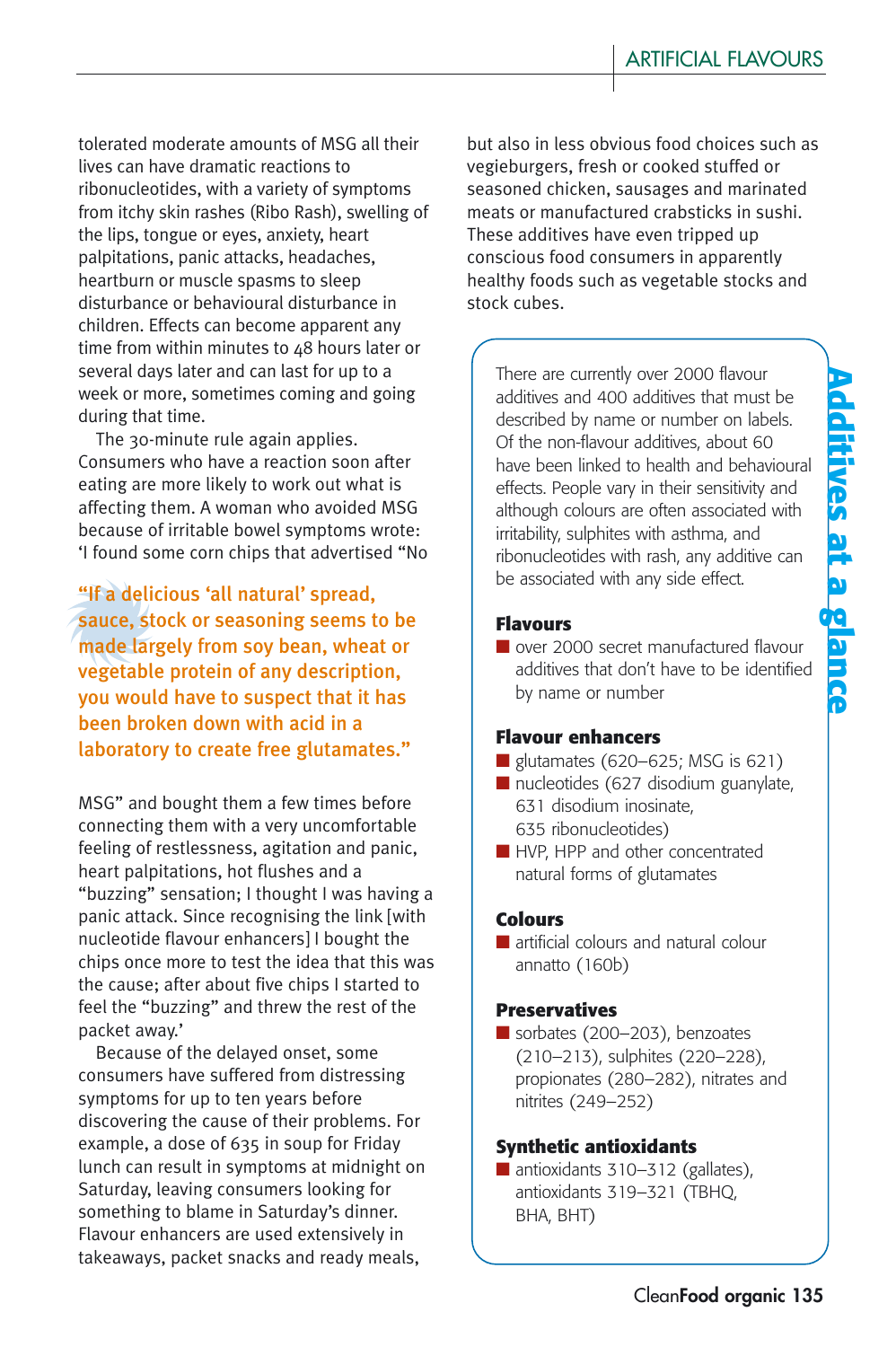#### Who should avoid additives?

When processed food became a growth industry in the 1960s artificial flavours were widely used, but in the last twenty years – due to the consumer perception that natural flavours are healthier – there has been a move towards manufactured natural flavours. As with many other industrial chemicals, most flavour additives have never been properly tested for their effects on humans and fall into the category of GRAS ('generally recognised as safe').

It is possible to avoid added flavours and flavour enhancers by avoiding highly

 $\blacksquare$  As we have seen, there is no significant difference between many artificial flavours and their natural counterparts: it is the size of the dose that can cause problems

- Some consumers are more sensitive than others
- Some will not be affected at all

**Flavour facts**

Flavour facts

- Some will be affected only by large doses of food chemicals such as salicylates in strawberry-flavoured sweets or medication
- Those who are more sensitive will be affected when, for example, strawberries are concentrated in products such as strawberry yoghurt

processed foods. To stick with the doses provided in nature, you can add fresh strawberries to plain yoghurt or choose products with low or no flavours. Organic products will be some of the safest. For example, yoghurts are more likely to contain only real fruit as flavouring or will often specify 'vanilla' as the only flavouring additive. Organic chocolate tastes quite different from highly flavoured supermarket lines. If 'flavour' is listed, you are likely to find it refers to vanilla or essential orange oil. There are some people for whom even that will be too much. Children and adults who are sensitive to the smallest amounts of food chemicals – including those in unprocessed natural foods – will feel better if they avoid the higher salicylate fruit like oranges and stick to lower salicylate fruit such as pears.

If you have ever seen an obvious reaction to any additives or foods, even once, it is worth learning more about food intolerance. Whatever you see is usually just the tip of the iceberg. The effects of natural food chemicals can creep up slowly and leave you wondering why your child isn't doing as well as you expected, or why you rarely feel as healthy as you should. Although children are the most vulnerable, adults can be affected too.

For more information and references, see www.fedupwithfoodadditives.info/factsheets /Factflavour.htm ■

### Hilde Hemmes' Organic Vegetable Broth

When you choose a broth, it is important that you know exactly what you are getting as some commercially-made broths are loaded with chemicals and synthetic ingredients. **Hilde Hemmes'** Organic Vegetable Broth is suitable for those who are juice fasting because it makes an excellent wholesome warming drink. It is free from preservatives and toxins, and actually works with your body to revive your system during detoxification programs. **The** whole family will enjoy its rich flavour as a light soup drink, in stews, vegetable soups, sauces and casseroles, or in place of salt in many recipes.

#### **Ideal for vegans and vegetarians**

Hilde Hemmes' Organic Vegetable Broth is available from all good organic retailers and health food stores.



**Herbal Supplies Pty Ltd (08) 8264 2453; enquiries@herbalsupplies.com.au; www.herbalsupplies.com.au**

#### **136** Clean**Food organic**